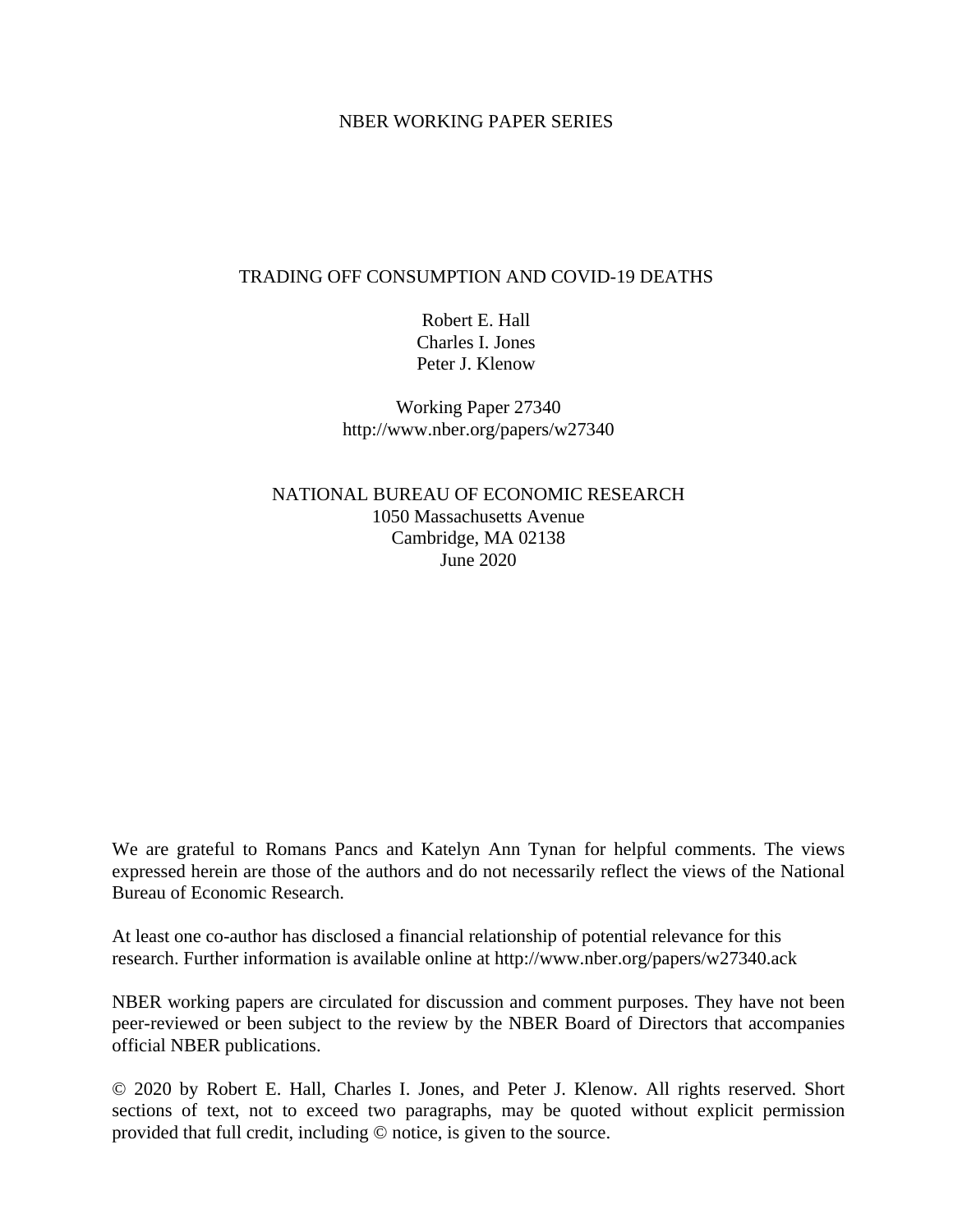Trading Off Consumption and COVID-19 Deaths Robert E. Hall, Charles I. Jones, and Peter J. Klenow NBER Working Paper No. 27340 June 2020 JEL No. E0,I10

### **ABSTRACT**

This note develops a framework for thinking about the following question: What is the maximum amount of consumption that a utilitarian welfare function would be willing to trade off to avoid the deaths associated with the pandemic? The answer depends crucially on the mortality rate associated with the coronavirus. If the mortality rate averages 0.81%, taken from the Imperial College London study, our answer is 41% of one year's consumption. If the mortality rate instead averages 0.44% across age groups, our answer is 28%.

Robert E. Hall Hoover Institution Stanford University Stanford, CA 94305-6010 and NBER rehall@gmail.com

Charles I. Jones Graduate School of Business Stanford University 655 Knight Way Stanford, CA 94305-4800 and NBER chad.jones@stanford.edu

Peter J. Klenow Department of Economics 579 Jane Stanford Way Stanford University Stanford, CA 94305-6072 and NBER Klenow@Stanford.edu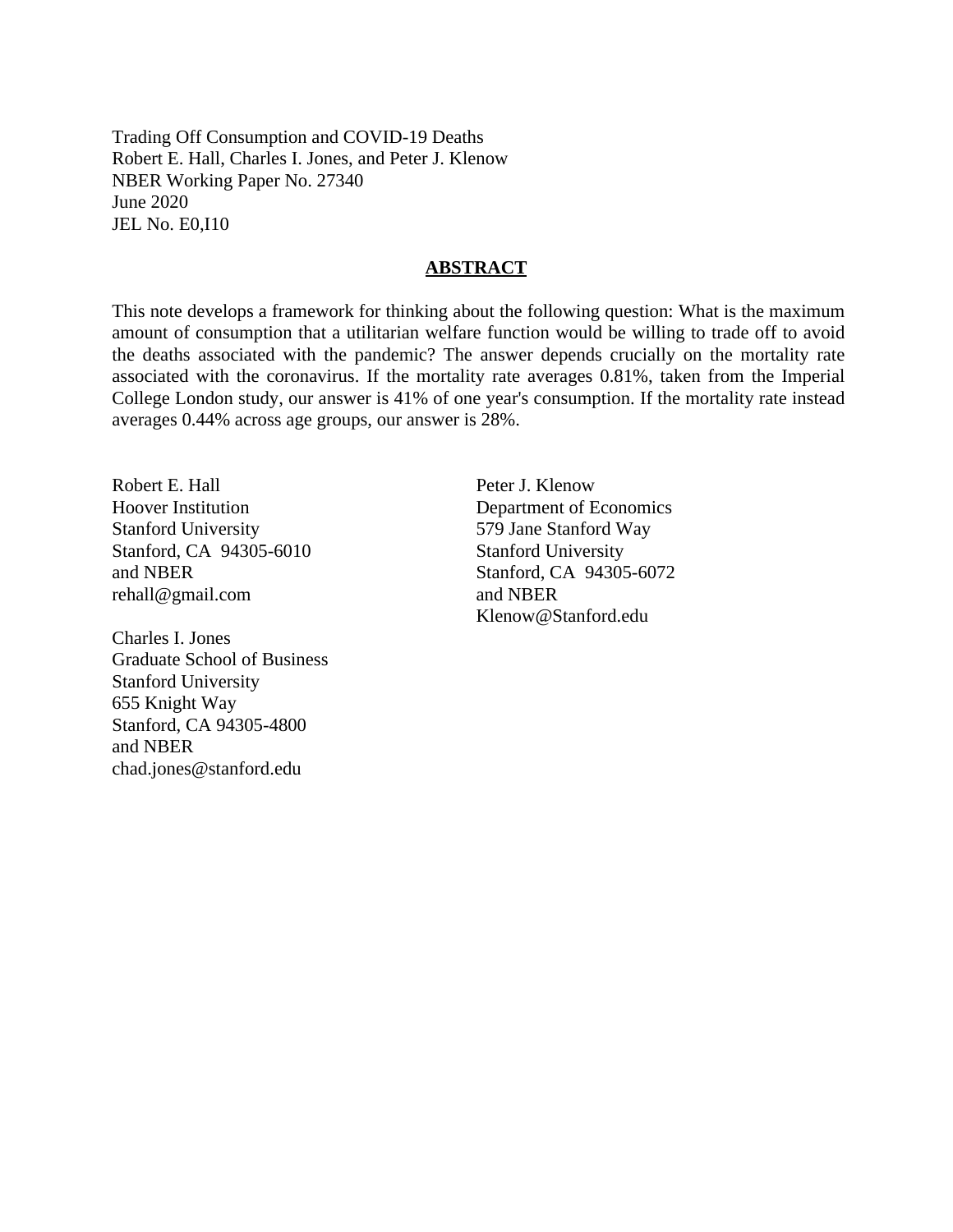# **Trading Off Consumption and COVID-19 Deaths**

Robert E. Hall, Charles I. Jones, and Peter J. Klenow<sup>1</sup> Stanford University and NBER June 1, 2020

#### **Abstract**

This note develops a framework for thinking about the following question: What is the maximum amount of consumption that a utilitarian welfare function would be willing to trade off to avoid the deaths associated with the pandemic? The answer depends crucially on the mortality rate associated with the coronavirus. If the mortality rate averages 0.81%, taken from the Imperial College London study, our answer is 41% of one year's consumption. If the mortality rate instead averages 0.44% across age groups, our answer is 28%.

# **1. Introduction**

Economies throughout the world are faced with a terrible question: how should we trade off large declines in consumption and GDP versus deaths from the pandemic caused by the coronavirus? As is well appreciated in economics, individuals make lifeand-death decisions every day when deciding what job to take or whether to drive across town. We apply the basic framework used to evaluate these kinds of individual decisions to a utilitarian social welfare function to help us think about trading off consumption of survivors versus deaths from the pandemic.<sup>2</sup>

To see our basic result, suppose that, absent any actions, the pandemic would lead to an increased mortality at the rate  $\delta$  among the population, and that people have an average remaining life expectancy of  $LE$  years. Let v denote the value of a year of life measured in years of per capita consumption. The basic result of our calculation

<sup>&</sup>lt;sup>1</sup>We are grateful to Romans Pancs and Katelyn Ann Tynan for helpful comments.

<sup>2</sup>Classic references include [Schelling](#page-16-0) [\(1968\)](#page-16-0) and [Usher](#page-16-0) [\(1973\)](#page-16-0). [Arthur](#page-15-0) [\(1981\)](#page-15-0), [Shepard and Zeckhauser](#page-16-0) [\(1984\)](#page-16-0), and [Murphy and Topel, eds](#page-16-0) [\(2003\)](#page-16-0) estimate the willingness to pay to reduce mortality risk and calculate the value of life. [Nordhaus](#page-16-0) [\(2003\)](#page-16-0) and [Becker, Philipson and Soares](#page-15-0) [\(2005\)](#page-15-0) conclude that increases in longevity have been roughly as important to welfare as increases in non-health consumption, both for the United States and for the world as a whole. [Hall and Jones](#page-15-0) [\(2007\)](#page-15-0) use a related framework to study the rise in health spending as a share of GDP. [Jones and Klenow](#page-15-0) [\(2016\)](#page-15-0) construct consumption-equivalent welfare measures across countries and over time for combining consumption, life expectancy, leisure, and inequality. [Adler, Ferranna, Hammitt and Treich](#page-14-0) [\(2019\)](#page-14-0) advocate a social welfare approach to these types of questions.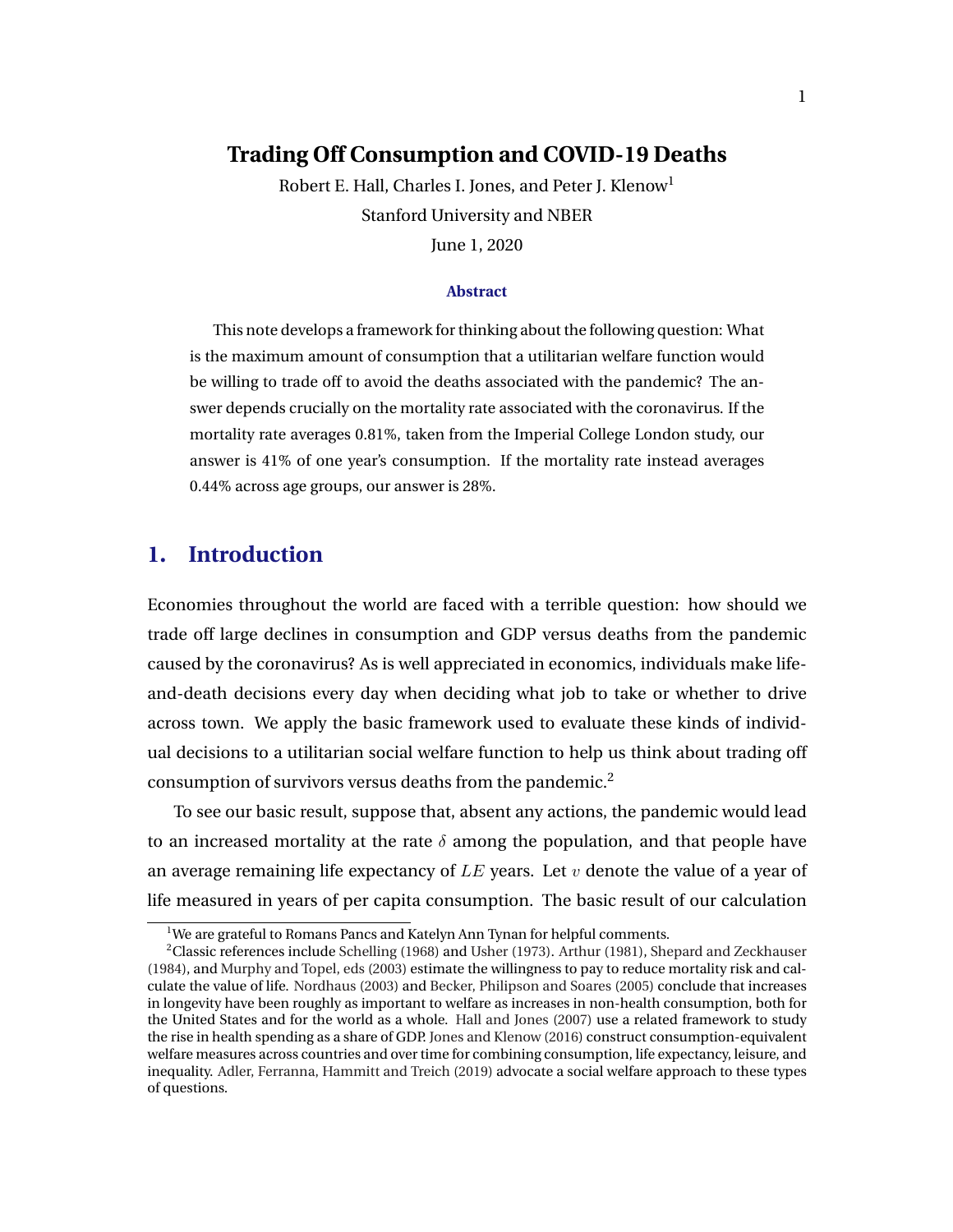<span id="page-3-0"></span>is that, to avoid this risk, society would be willing to give up a fraction of one year's consumption given by

$$
\alpha \approx \delta \cdot v \cdot LE. \tag{1}
$$

The right hand side of (1) is the value of the lost life-years relative to annual consumption. The intuition for this result is straightforward. The "value of a year of life"  $v$  is the price of life in units of annual consumption: each year of life lost is equivalent to  $v$ years of consumption. The fraction of consumption society is willing to forego is simply this price multiplied by the expected quantity (per capita) of life years lost due to the pandemic.

To illustrate quantitatively, suppose that  $\delta = 0.81\%$  (consistent with the early estimates from the Imperial College London study); suppose  $v = 6$  so that a year of life is worth 6 times annual consumption (based on EPA value of life numbers); and suppose LE for victims is 14.5 years (again based on the Imperial College London study). According to the formula, this would make society willing to give up 70.5% of consumption for a full year to avoid the elevated mortality associated with the pandemic.

We think this figure is too high for two reasons. First, since the Imperial College London study, some estimates of the mortality rate from the pandemic have been lower. A defensible lower estimate might be 0.44% for  $\delta$  based on a seroprevalence study in Indiana.<sup>3</sup> For the same v and LE, our estimate of the equivalent consumption loss is 38% with this lower mortality rate rather than 70.5%.

Second, the approximation in (1) involves linearizing the utility function. Taking into account curvature will naturally make society less willing to cut consumption. The more consumption is reduced, the higher the marginal pain of reducing it further. With the original v, LE and  $\delta$ , taking into account diminishing marginal utility lowers the equivalent consumption loss from 70.5% to 41.3%. If we also take into account a lower death rate we arrive at a willingness to curtail consumption by 28% (down from 38%) for one year to avoid coronavirus-related deaths.

<sup>3</sup> See more detail on the preliminary Indiana study here: [https://news.iu.edu/stories/2020/05/iupui/](https://news.iu.edu/stories/2020/05/iupui/releases/13-preliminary-findings-impact-covid-19-indiana-coronavirus.html) [releases/13-preliminary-findings-impact-covid-19-indiana-coronavirus.html](https://news.iu.edu/stories/2020/05/iupui/releases/13-preliminary-findings-impact-covid-19-indiana-coronavirus.html)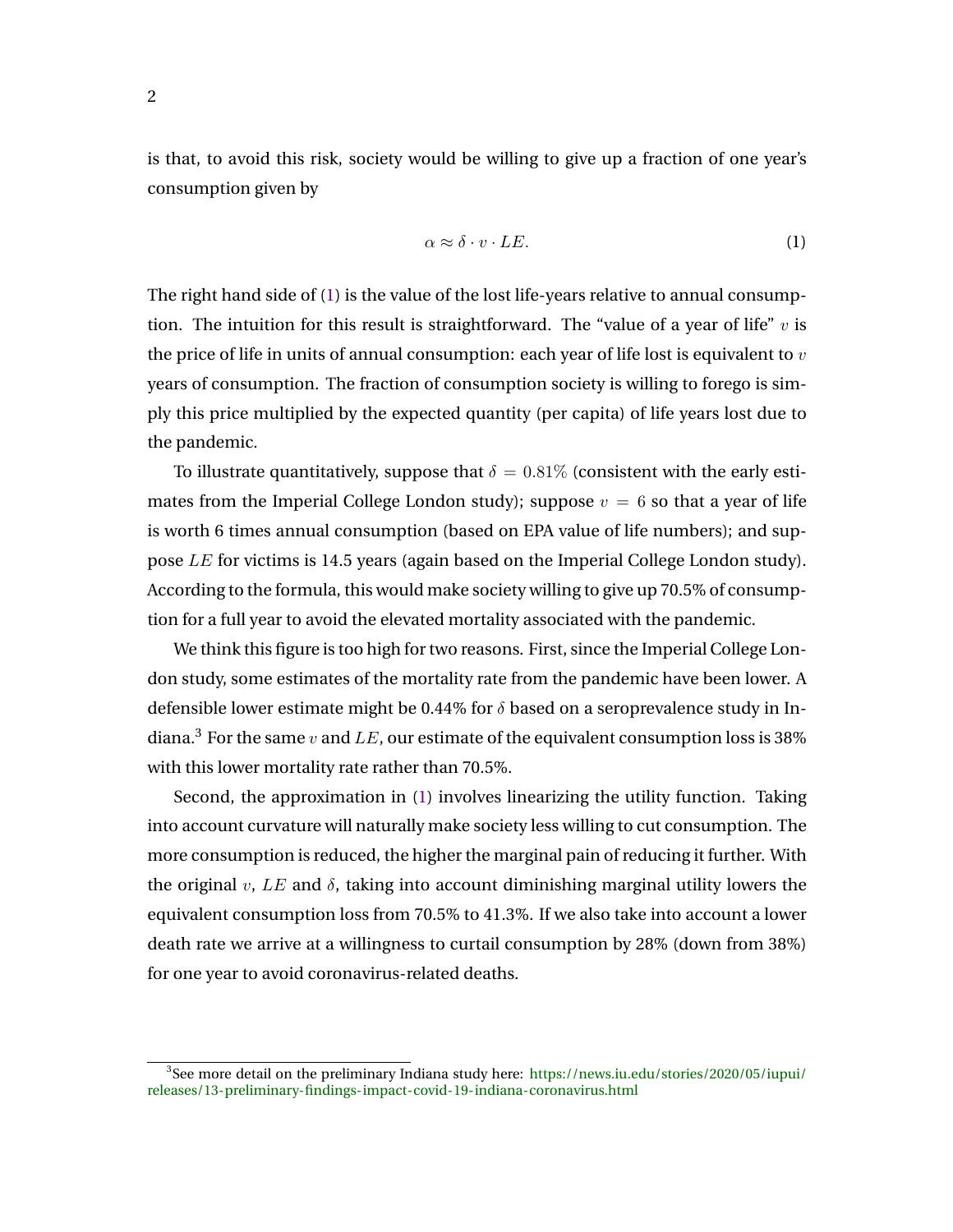### <span id="page-4-0"></span>**2. Model**

Suppose lifetime utility for a person of age  $a$  is

$$
V_a = \sum_{t=0}^{\infty} \beta^t \bar{S}_{a,t} u(c_t) = u(c_0) + \beta S_{a+1} V_{a+1}
$$
 (2)

where  $S_{a+1}$  is the probability a person age  $a$  survives to  $a+1$  and  $\bar{S}_{a,t}=S_{a+1}\cdot S_{a+2}\cdot\ldots\cdot S_{a+t}$  $S_{a+t}$  is the probability a person age  $a$  survives for the next  $t$  years;  $0<\beta< 1$  is the pure time discount factor; and  $u(c)$  is flow (current year) utility from consumption  $c$ .

Suppose the population initially contains  $N_a$  people of age  $a$  and a total population  $N = \sum_a N_a$ . And suppose that the pandemic means that the survival rate for each group falls from  $S_{a+1}$  to  $S_{a+1} - \delta_{a+1}$  for one year. Our question is: what fraction  $\alpha$  of consumption in the initial year is everyone willing to give up to avoid this risk?

Let  $\lambda \equiv 1 - \alpha$  and, to simplify, let's assume that consumption is the same for all individuals. Motivated by (2), consider the following variations on lifetime utility:

$$
V_a(\lambda, \delta) = u(\lambda c) + \beta (S_{a+1} - \delta_{a+1}) V_{a+1}(1, 0)
$$

where  $V_a(\lambda, \delta)$  is the lifetime utility of a person age a whose consumption is reduced by factor  $\lambda$  in the current year and whose mortality rate increases by  $\delta_{a+1}$  for the year. After the year is over their consumption and mortality revert back ( $\lambda = 1$ ,  $\delta = 0$ ).

Let  $W(\lambda, \delta)$  denote utilitarian social welfare across all ages and  $\delta$  the vector of death rates from the pandemic:

$$
W(\lambda, \delta) = \sum_{a} N_a V_a(\lambda, \delta) = Nu(\lambda c) + \beta \sum_{a} (S_{a+1} - \delta_{a+1}) N_a V_{a+1}(1, 0).
$$

The equivalent variation we have in mind satisfies  $W(\lambda, 0) = W(1, \delta)$ :

$$
Nu(\lambda c) + \beta \sum_{a} S_{a+1} N_a V_{a+1}(1,0) = Nu(c) + \beta \sum_{a} (S_{a+1} - \delta_{a+1}) N_a V_{a+1}(1,0)
$$
  

$$
\Rightarrow u(c) - u(\lambda c) = \beta \sum_{a} \delta_{a+1} \omega_a V_{a+1}(1,0)
$$
 (3)

where  $\omega_a \equiv N_a/N$  is the initial population share of group a.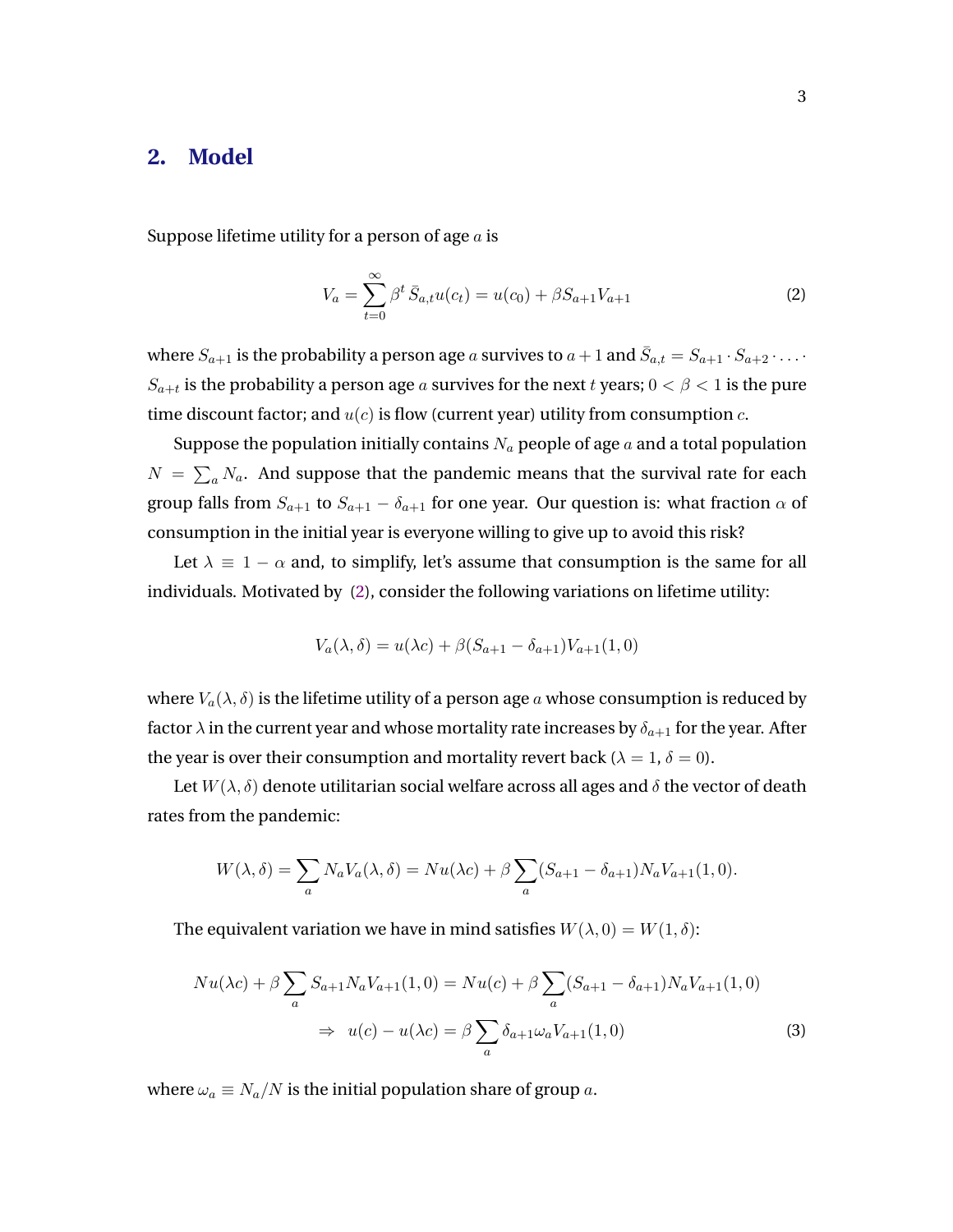<span id="page-5-0"></span>Now, take a Taylor expansion around  $\lambda = 1$  to see that

$$
u(\lambda c) \approx u(c) + u'(c)c(\lambda - 1).
$$

Plugging this into [\(3\)](#page-4-0) gives

$$
\alpha \equiv 1 - \lambda \approx \beta \sum_{a} \delta_{a+1} \omega_a \widetilde{V}_{a+1} \tag{4}
$$

where  $\widetilde{V}_{a+1} \equiv V_{a+1}(1,0)/[u'(c)c]$  is the value of life at age  $a+1$  relative to the flow of consumption  $c$ . The division by the marginal utility of consumption,  $u'(c)$ , converts utils into consumption units. Note that  $\alpha \equiv 1 - \lambda$ , so that  $\alpha$  is the fraction of consumption you give up (a number like 20%).

Expression (4) has a nice intuition: the fraction of consumption that society is willing to give up is the sum of the expected number of deaths from the pandemic  $\delta_a\omega_a$  at each age, weighted by the value of life at those ages as a share of consumption.

One more simplification is useful. When  $\beta = 1$  so there is no time discounting apart from mortality, equation [\(2\)](#page-4-0) implies

$$
V_a(1,0) = u(c) \sum_{t=0}^{\infty} \bar{S}_{a,t} = u(c) \cdot LE_a
$$

where the last expression comes from the well-known result in demography that the sum of survival probabilities is the (cross-sectional) measure of life expectancy. That is, lifetime expected utility is the product of flow utility and life expectancy. Under this assumption,

$$
\widetilde{V}_{a+1} = \frac{u(c)}{u'(c)c} \cdot LE_{a+1}
$$

Letting  $v \equiv u(c)/[u'(c)c]$  denote the value of a year of life relative to consumption (e.g. a number like 6) and substituting into equation (4), we have, when  $\beta = 1$ ,

$$
\alpha \approx \sum_{a} \omega_a v \, \delta_{a+1} L E_{a+1} \tag{5}
$$

There are two examples of this formula that are helpful for intuition. First, suppose there is only a single representative agent in the economy. In this case, the equivalent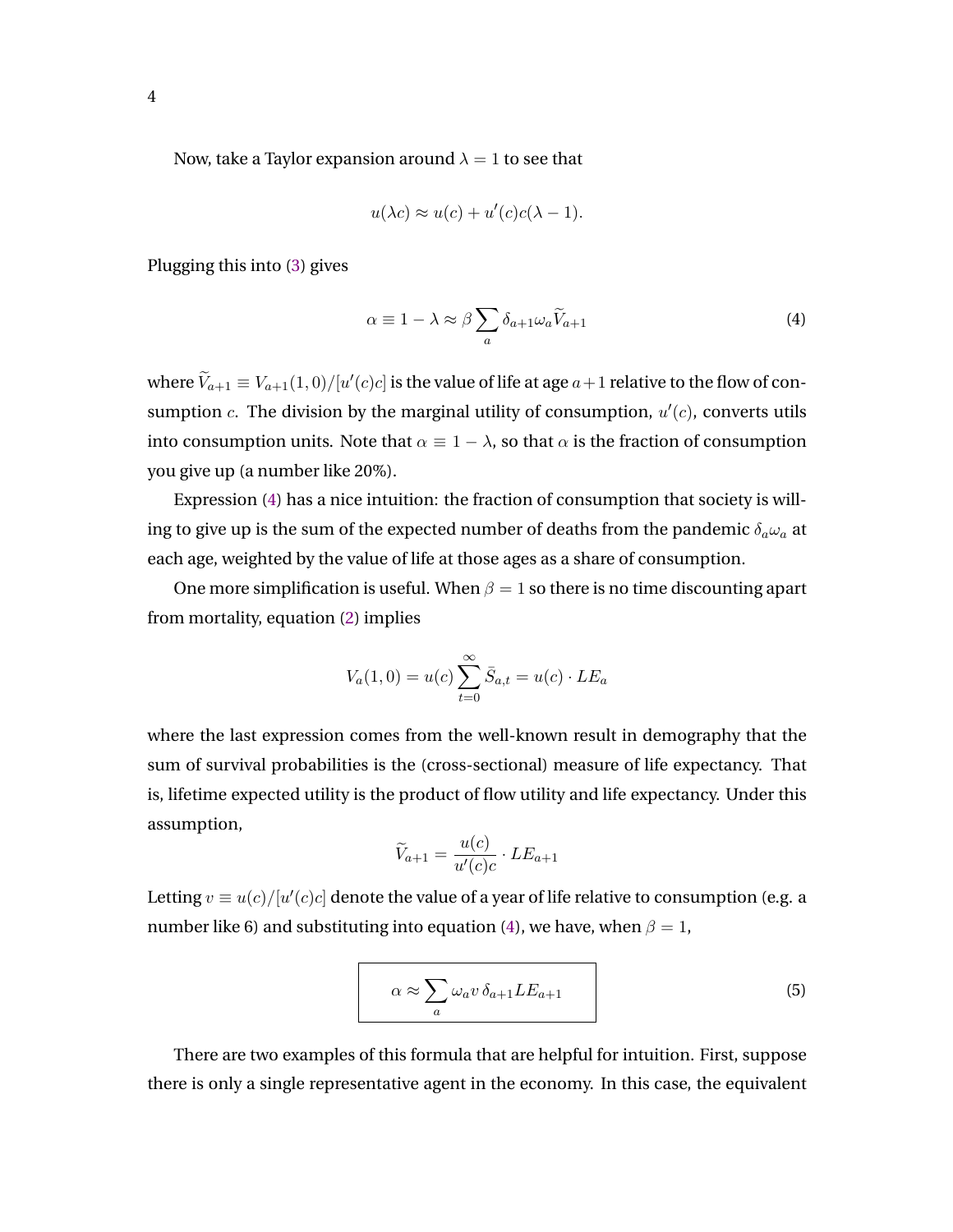<span id="page-6-0"></span>variation describes how the consumer herself trades off her own mortality and her own consumption and gives the simple formula

$$
\alpha \approx \delta \cdot v \cdot LE \tag{6}
$$

This formula is the source of equation [\(1\)](#page-3-0) given in the Introduction.

Alternatively, suppose there are two groups: the old, who face mortality risk from the pandemic, and the young, who do not face any risk at all. Moreover, suppose the old are the fraction  $1/N$  of the population. In this case, a utilitarian planner would be willing to reduce everyone's consumption to avoid the extra mortality by

$$
\alpha \approx \frac{\delta \cdot v \cdot LE_o}{N} \tag{7}
$$

In all three cases, the intuition is the same. The "exchange rate" between consumption and a year of life is  $v \equiv u(c)/[u'(c)c]$ . This is the price of life in the equation, and it is multiplied by the quantity of life years lost in order to arrive at the equivalent variation by  $\alpha$ % in everyone's consumption.

# **3. Calibration**

#### **3.1. A Representative Agent Calibration**

To get started, we first consider a calibration in which there is only a single agent in the economy, rather than two or more groups. In terms of the model just described, we set  $N = 1$  so that everyone is effectively in the "old" group that faces the pandemic mortality risk and everyone chooses to give up some fraction of one-year's consumption to avoid that risk.

According to the Imperial College London study by [Ferguson et al.](#page-15-0) [\(2020\)](#page-15-0), the elevated death rate for all ages would be 0.81% without mitigation efforts. This is the product of their age-specific mortality rates (which aggregate to 1.1% for the age-weighted entire population) and the assumption that 75% of all age groups contract the virus in the absence of mitigation. Early estimates of the infection fatality rate (IFR) may end up being too high. As random testing of the type advocated by [Stock](#page-16-0) [\(2020\)](#page-16-0) continues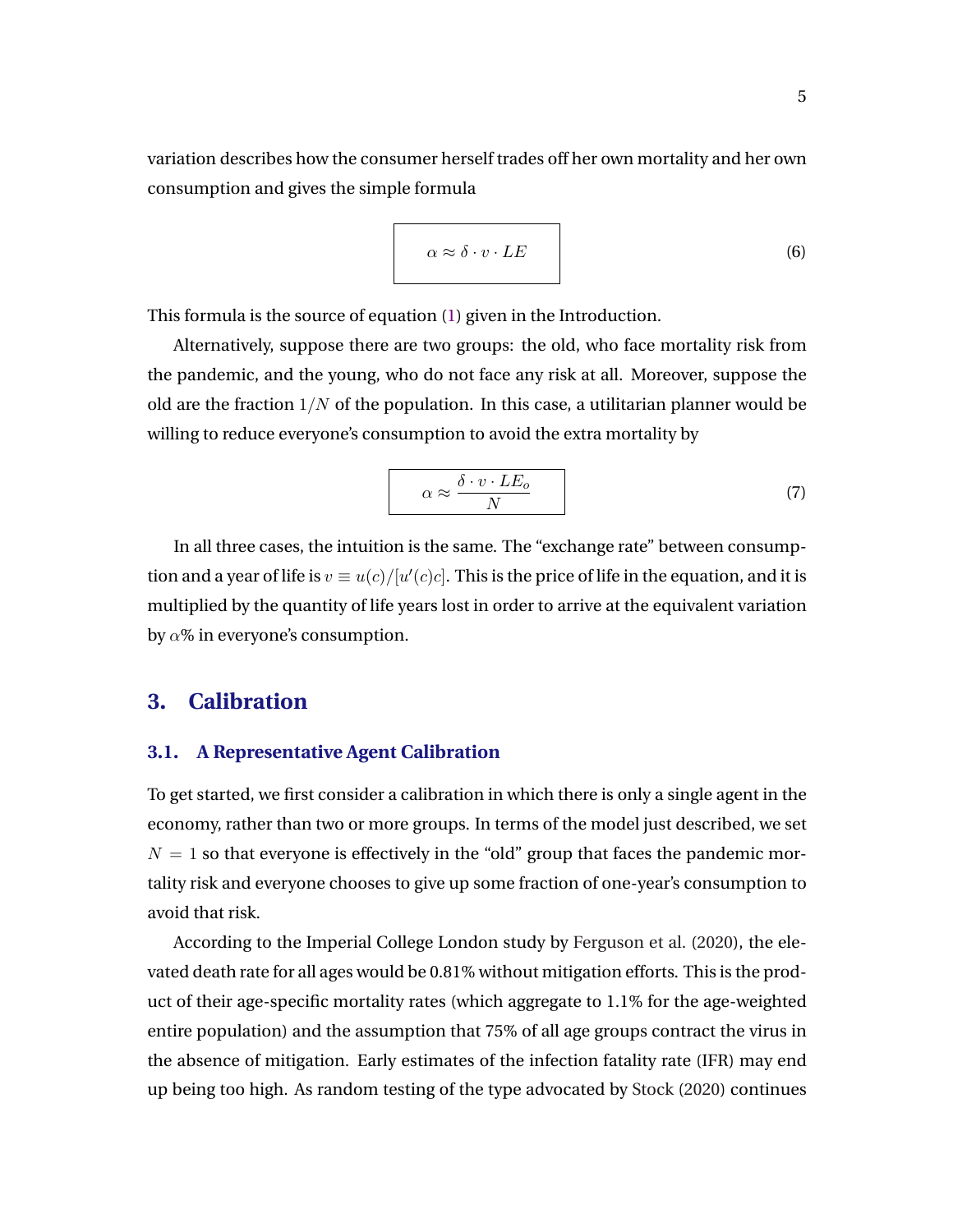to come in, some of the estimates are in line with the Imperial College London IFR of 1.1% and other estimates are lower.<sup>4</sup>

Estimates of the value of a year of life used in the literature typically range from \$100,000 to \$400,000.<sup>5</sup> The [U.S. Environmental Protection Agency](#page-16-0) [\(2020\)](#page-16-0) recommends \$7.4 million for the value of remaining life in 2006 dollars for those age 25 to 55. Given life expectancy at age forty of just about 40 years in 2006, this implies a value of each year of remaining life equal to around \$7.4m/40=\$185,000. With consumption per person in the U.S. of \$31,000 in 2006, this implies that a year of life is worth 6 times annual consumption. We therefore take  $v = 6$  as our benchmark value. In terms of current consumption per person of \$45,000 per year, this implies a VSLY (Value of a Statistical Life Year) of \$270,000 and a VSL of \$10.8 million.

Based on the Imperial College London death rates by age combined with the U.S. population distribution by age and life expectancy by age, we estimate the average life remaining of victims to be  $14.5$  years.<sup>6</sup> The age distribution of U.S. deaths from the pandemic so far have implied an average life expectancy of victims of 14.1 years.<sup>7</sup> A recent study by [Hanlon et al.](#page-15-0) [\(2020\)](#page-15-0) emphasizes that those dying from coronavirus complications often suffer from comorbidities that would have lowered their life expectancy. They find relatively small effects, however: using the Hanlon et al. estimates reduces the remaining life years of victims to 13 years instead of 14.1.

Taking the product of the parameters in the linearized equation [\(6\)](#page-6-0) with the baseline death rate of 0.81% yields  $\alpha = 0.705$ . With the lower death rate of 0.44%, we get  $\alpha = 0.384$ . Thus a representative agent would be willing to sacrifice 70% of a year's consumption with the high death rate and 38% of consumption with the low death rate to avoid deaths from the pandemic. As we will see, assuming the marginal utility of consumption is constant in this Taylor approximation leads these numbers to overstate the exact calculation.

<sup>4</sup>As mentioned above, the IFR in Indiana was estimated at 0.58%. In New York City a seroprevalence study implied a IFR of 0.85%, according to [Wilson](#page-16-0) [\(2020\)](#page-16-0). And in Spain the IFR implied by a serology study was 1.1%. See [https://english.elpais.com/society/2020-05-14/](https://english.elpais.com/society/2020-05-14/antibody-study-shows-just-5-of-spaniards-have-contracted-the-coronavirus.html) [antibody-study-shows-just-5-of-spaniards-have-contracted-the-coronavirus.html.](https://english.elpais.com/society/2020-05-14/antibody-study-shows-just-5-of-spaniards-have-contracted-the-coronavirus.html)

 $5$ [Kniesner and Viscusi](#page-16-0) [\(2019\)](#page-16-0) cite numbers used by the U.S. government ranging from \$116k in 1998 to \$369k in 2016. [Cutler and McClellan](#page-15-0) [\(2001\)](#page-15-0) in an older paper used \$100k.

<sup>6</sup>Our calculations are based on [https://data.census.gov/cedsci/table?q=population&tid=](https://data.census.gov/cedsci/table?q=population&tid=ACSDP1Y2018.DP05) [ACSDP1Y2018.DP05](https://data.census.gov/cedsci/table?q=population&tid=ACSDP1Y2018.DP05) and [https://www.ssa.gov/oact/STATS/table4c6](https://www.ssa.gov/oact/STATS/table4c6_2015.html) 2015.html.

<sup>7</sup><https://www.cdc.gov/nchs/nvss/vsrr/covid19/index.htm>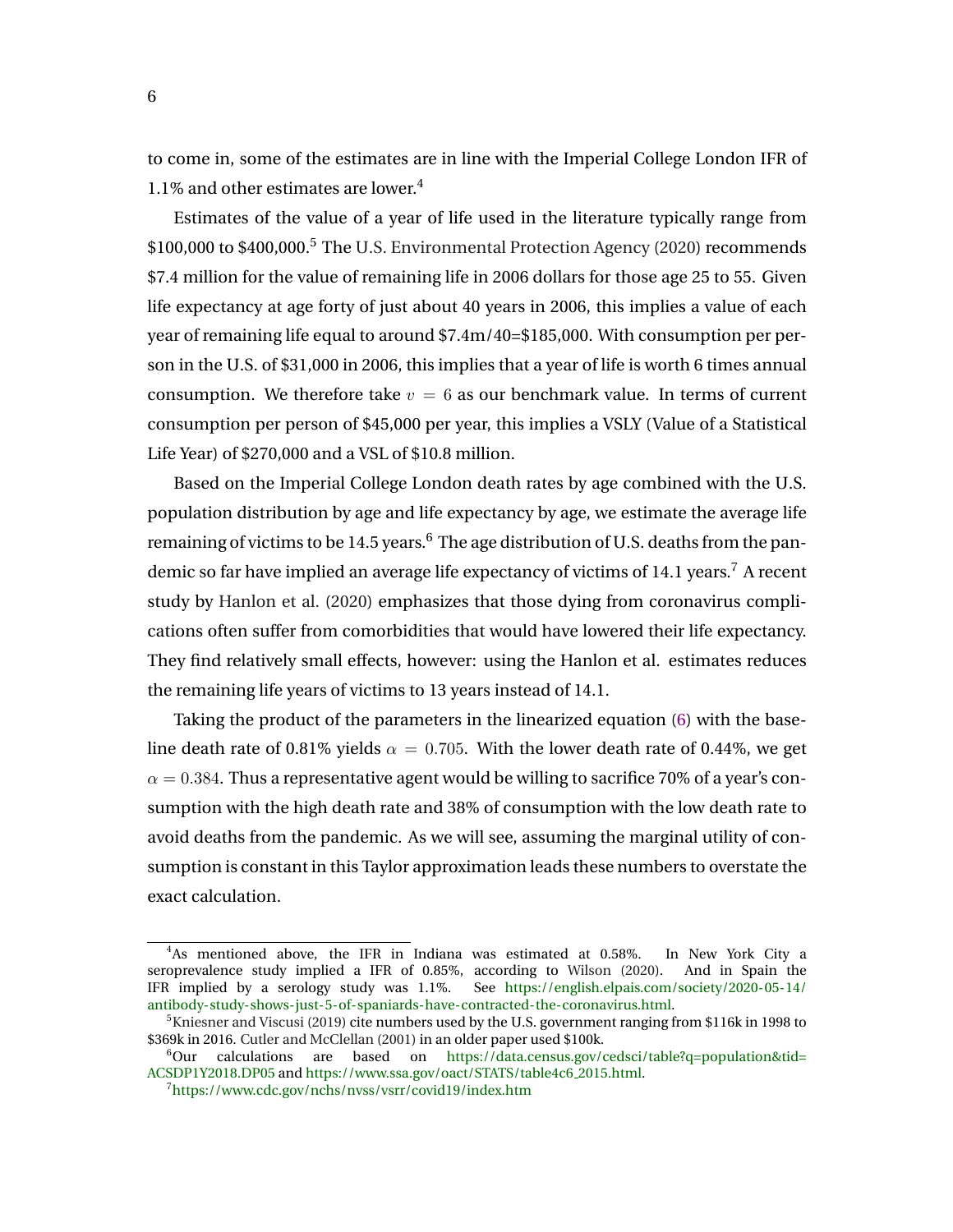### **3.2. Calibrating the Full Model**

Here we use formula [\(5\)](#page-5-0) with all age groups. More specifically, we use population shares by age from the U.S. Census source mentioned above, age-specific mortality rates in the Imperial College London study, and remaining years of life expectancy by age from the Social Security Administration data referenced above. Figure [1](#page-9-0) displays the mortality rates, which rise sharply with age. Interestingly, they rise at a fairly stable 11% rate with age. [Goldstein and Lee](#page-15-0) [\(2020\)](#page-15-0), using data from several countries, report this same slope for how mortality changes with age. Figure [2](#page-9-0) plots expected years of life remaining, which naturally fall with age. With these two ingredients, we incorporate that those at greatest risk of dying from the pandemic are those with the fewest years of life remaining. This means fewer life years are at stake than if the virus struck down all ages with the same probability, or if the virus was particularly lethal for younger people (as was the case with the Spanish flu).

Table [1](#page-10-0) provides our estimates using all ages. The first panel is based on the simple formulas that linearize the utility function, equations [\(4\)](#page-5-0) and [\(5\)](#page-5-0) above. With  $v = 6$ and  $\delta = 0.81\%$ , we calculate  $\alpha = 0.705$ , or 70%. When using the lower  $\delta = 0.44\%$ , we obtain 38%. Due to the linearity of [\(4\)](#page-5-0), these numbers turn out to be the same as we calculated for the representative agent. The second panel in Table [1](#page-10-0) shows exact results using CRRA utility with  $\gamma = 2$  rather than the linear approximation. When we incorporate diminishing marginal utility, society would be willing to sacrifice notably less, namely 41% of one year's consumption when  $\delta = 0.81\%$  and 28% when  $\delta = 0.44\%$ . The Table provides estimates for higher and lower values of  $v$ , as well, as there is of course uncertainty about the value of a year of life. As one would expect, the higher the value of life the bigger the sacrifice society should be willing to make to save life years.

Figure [3](#page-11-0) breaks down the contribution to  $\alpha$  from each age group in the linearized case. It is not obvious a priori what this graph would look like. Mortality rates are low for younger people, but years of life remaining are high. The low mortality rate turns out to dominate at low ages, while the low remaining life expectancy dominates at high ages. The largest contributions come from the groups aged 60 to 74, where mortality and years of life remaining are both moderately high. With our more exact formula incorporating diminishing marginal utility, there is greater reason to sacrifice consumption to avoid mortality at young ages.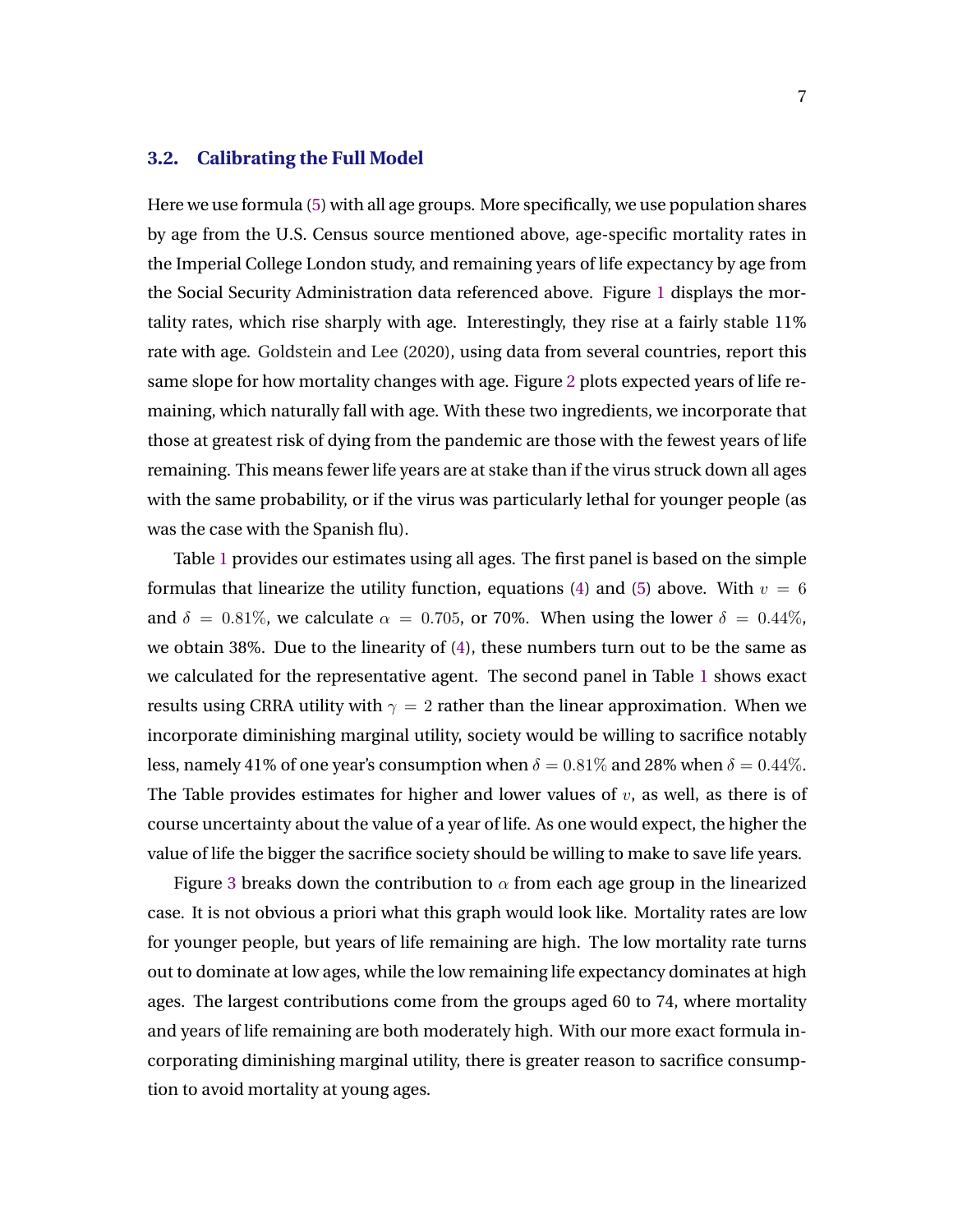<span id="page-9-0"></span>

Figure 1: Pandemic Mortality by Age Group

Note: Age-specific mortality rates associated with COVID-19 are from the Imperial College London study of [Ferguson et al.](#page-15-0) [\(2020\)](#page-15-0).



Figure 2: Life Expectancy by Age Group

Note: Life expectancy by age group is based on survival rates from the Social Security Administration: [https://www.ssa.gov/oact/STATS/table4c6](https://www.ssa.gov/oact/STATS/table4c6_2015.html) 2015.html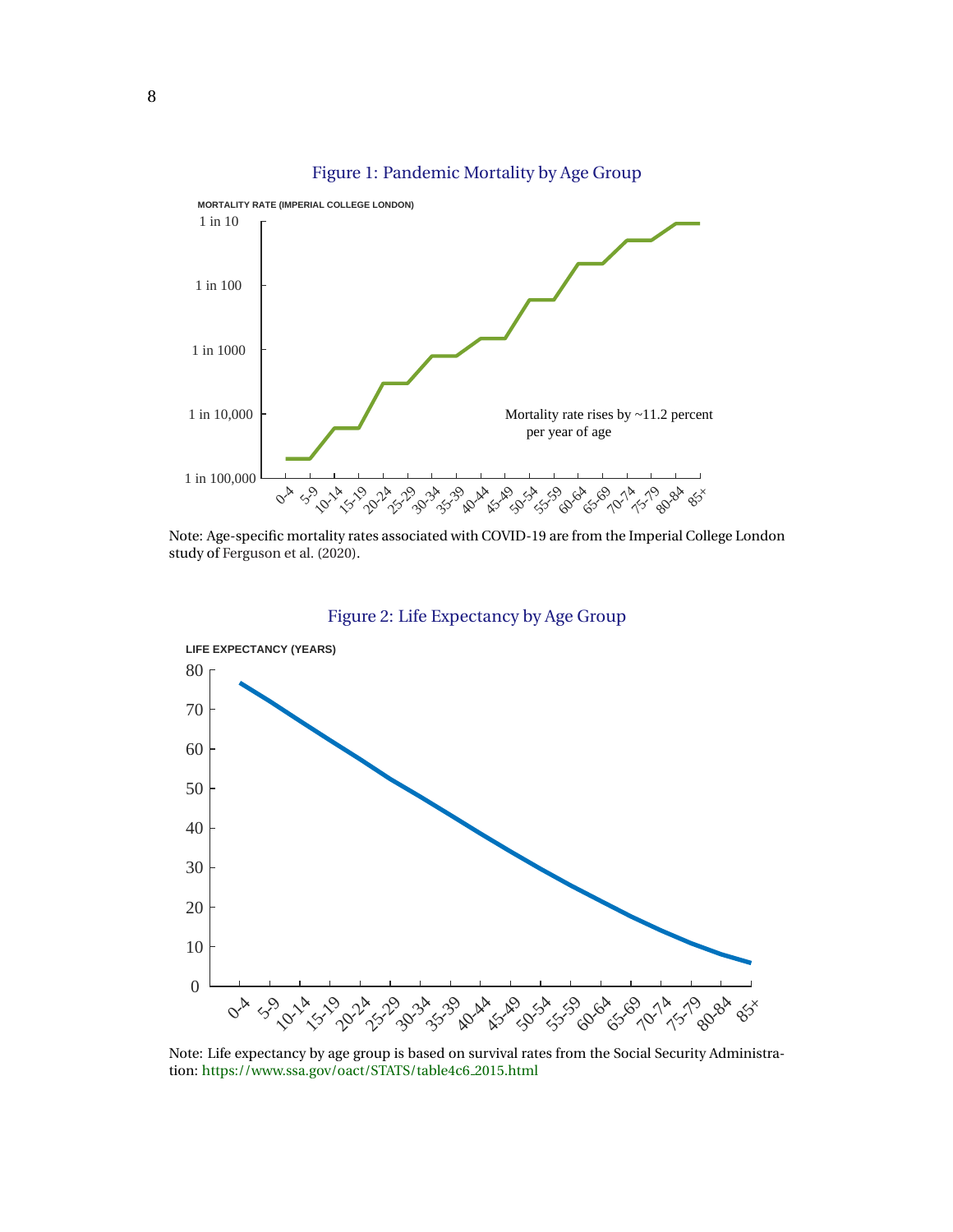| Average                                |                        |      |      |
|----------------------------------------|------------------------|------|------|
| mortality rate                         | — Value of Life, $v$ — |      |      |
| δ                                      | 5                      | 6    | 7    |
|                                        |                        |      |      |
| Using Taylor series linearization:     |                        |      |      |
| $0.81\%$                               | 58.7                   | 70.5 | 82.2 |
| $0.44\%$                               | 32.O                   | 38.4 | 44.8 |
|                                        |                        |      |      |
| Using CRRA utility with $\gamma = 2$ : |                        |      |      |
| $0.81\%$                               | 37.0                   | 41.3 | 45.1 |
| $0.44\%$                               | 24.2                   | 27.7 | 30.9 |
|                                        |                        |      |      |

### <span id="page-10-0"></span>Table 1: Willing to Give Up What Percent of Consumption?

Note: The main entries in the table report the percent of consumption a utilitarian planner would give up for one year in order to avoid the deaths from the pandemic in that year. The first panel reports the results using equation [\(5\)](#page-5-0) with age-specific death rates using the Taylor approximation for  $u(c)$ . The second panel is exact but requires us to specify a utility function. We assume  $u(c) = \bar{u} + c^{1-\gamma}/(1-\gamma)$ . The formula, going back to equation [\(3\)](#page-4-0), then becomes

$$
\lambda_{\text{full}} = [1 + (\gamma - 1)\alpha]^{\frac{1}{1-\gamma}}
$$

where  $\alpha$  is the expression given in equation [\(5\)](#page-5-0), and the full result is given by  $\alpha_{\text{full}} = 1 - \lambda_{\text{full}}.$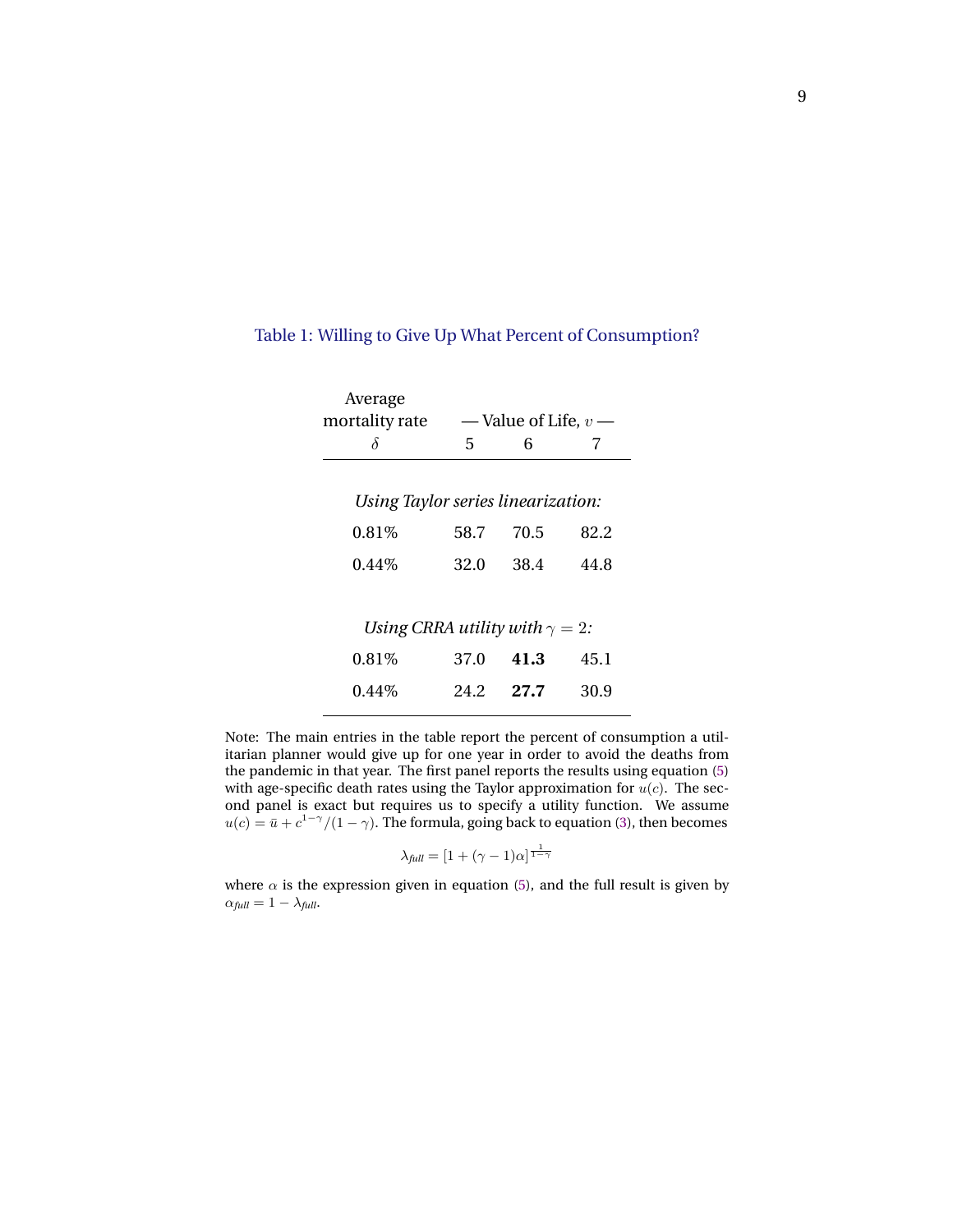<span id="page-11-0"></span>

Figure 3: Contribution of Different Age Groups to  $\alpha$ 

Note: Each bar is  $\omega_a v \delta_{a+1} L E_{a+1}$  divided by the total  $\alpha$  and multiplied by 100. See equation [\(5\)](#page-5-0).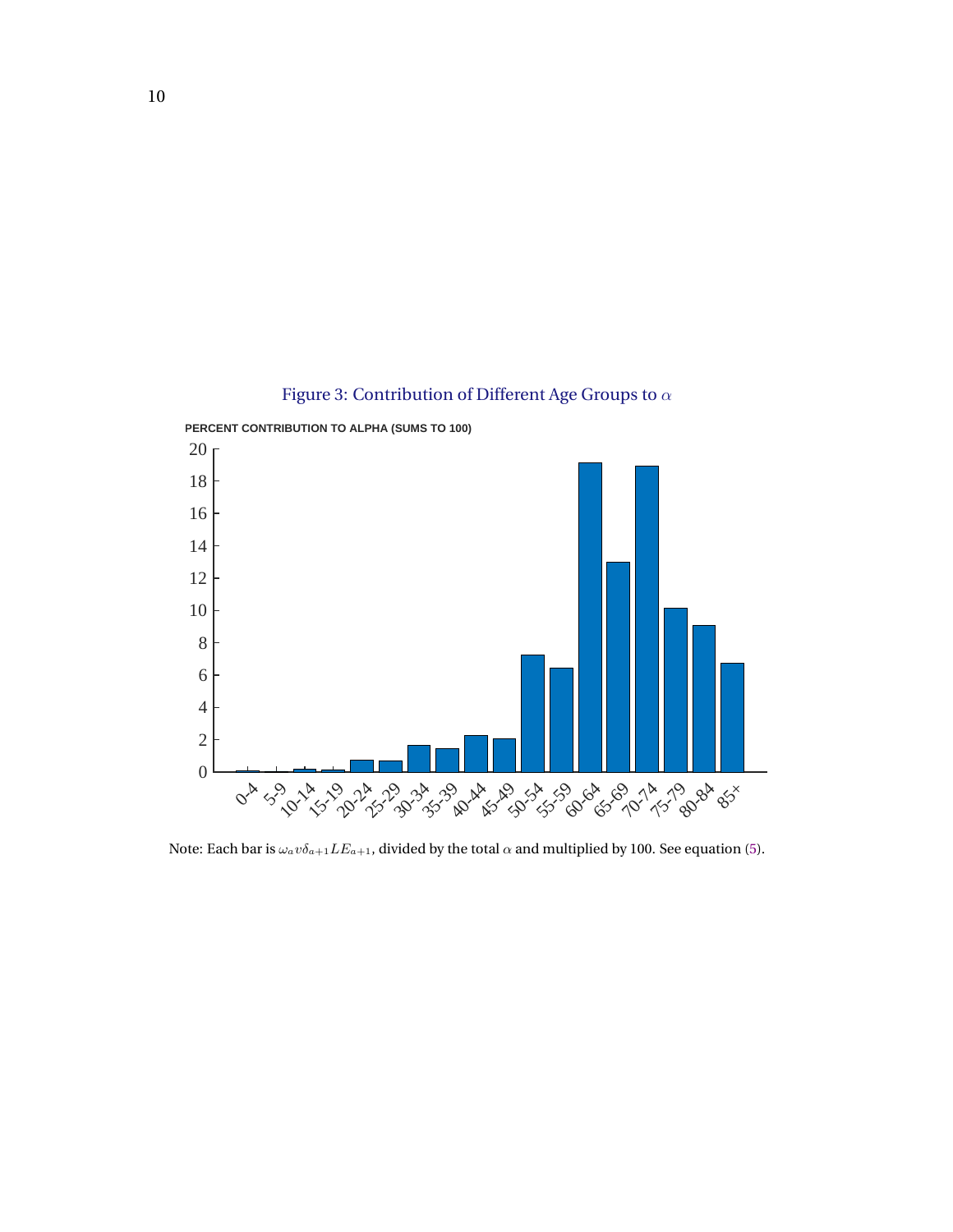| Age       | % of consumption |  |  |
|-----------|------------------|--|--|
|           |                  |  |  |
| Under 20  | $0.3\%$          |  |  |
| Under 30  | 1.3%             |  |  |
| Under 40  | 3.4\%            |  |  |
| Under 50  | $6.2\%$          |  |  |
| Under 60  | 14.0%            |  |  |
| Under 65  | 22.9%            |  |  |
| Under 70  | 28.0%            |  |  |
| Under 75  | 34.3%            |  |  |
| Under All | 41.3%            |  |  |

Table 2: Percent of Consumption to Avoid Deaths by Age

Note: Each entry is the equivalent % drop in consumption for all individuals equivalent to the deaths for the age group given. Under 65, for example, is all deaths for those under age 65. The calculations are based on age-specific death rates consistent with an unconditional aggregate death rate of  $\delta = 0.81\%$ . The estimates use CRRA utility with  $\gamma = 2$ .

We can also express the loss of consumption (for individuals of all ages) equivalent to the mortality from the pandemic for individuals under 20, under 30, and so on. Table 2 reports our estimates using the exact formula with CRRA utility. Even though the median age of victims is around 75, saving the lives of victims below 75 comprises 34 of the 41 percentage point total. And 23 of the 41 percentage point total stem from saving the lives of victims under 65. This is relevant for assessing strategies, such as Sweden's, for isolating the elderly population most at risk from the coronavirus. [Acemoglu, Cher](#page-14-0)[nozhukov, Werning and Whinston](#page-14-0) [\(2020\)](#page-14-0) provide a normative analysis in this vein.

#### **3.3. Comparison to other estimates**

If we apply our estimate of 41% of consumption to \$14.7 trillion in consumption at an annual rate in the fourth quarter of 2019, we get \$6.1 trillion. [Greenstone and Nigam](#page-15-0) [\(2020\)](#page-15-0) arrive at a number of \$7.9 trillion. They used a *lower* mortality rate than our 0.81%, so deaths in their calculations were 1.7 million vs. our 2.7 million. Based on age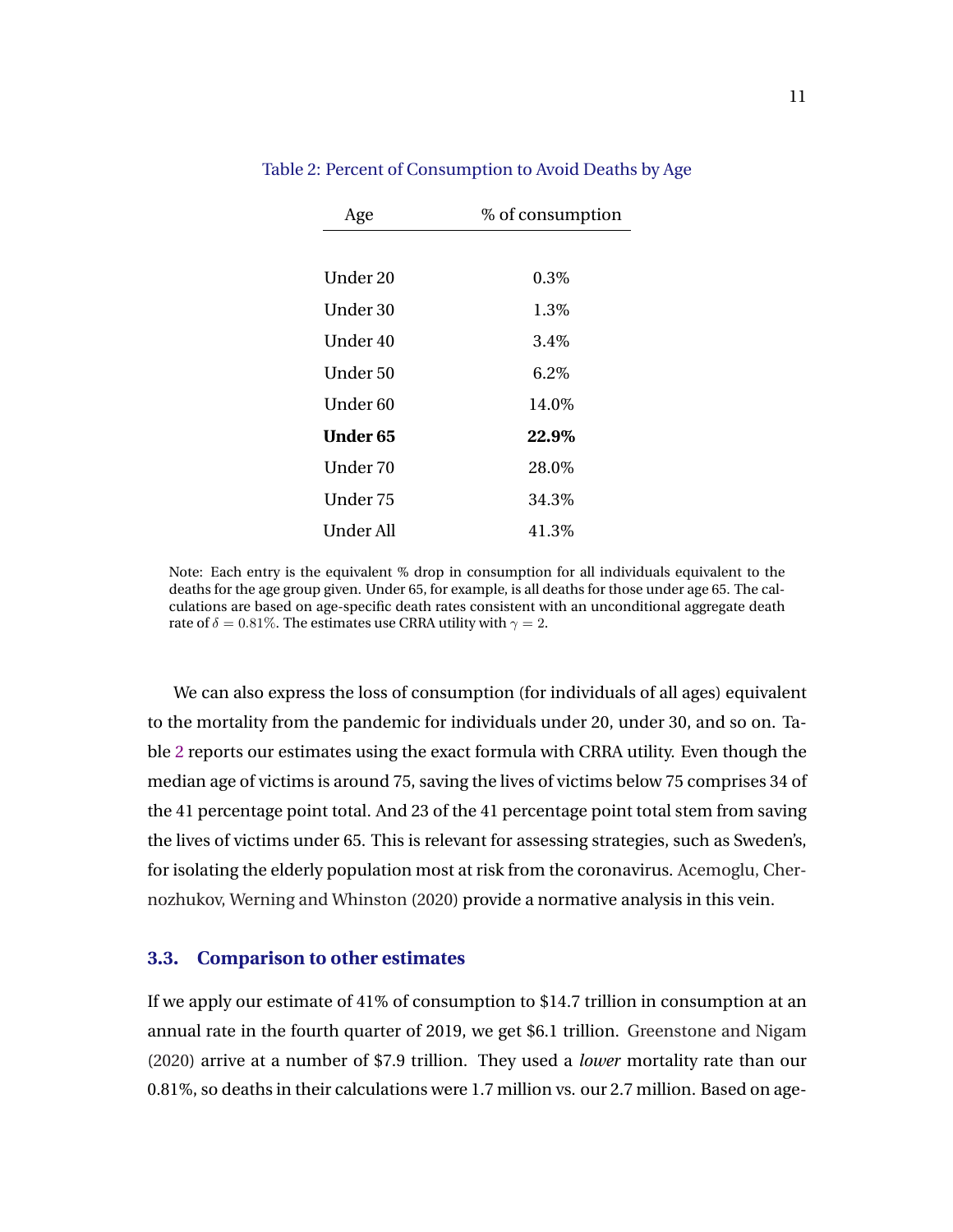specific values from [Murphy and Topel](#page-16-0) [\(2006\)](#page-16-0), they assume a VSLY of \$315,000 per life year lost vs. our \$270,000. The biggest difference, however, is our use of diminishing marginal utility, which accounts for more than the entire difference in our estimates.

[Zingales](#page-16-0) [\(2020\)](#page-16-0) came up with a much larger estimate of \$65 trillion for the value of lost lives. He assumed many more deaths  $(7.2 \text{ million vs. our } 2.7 \text{ million})$  and many more years of life remaining for victims (50 years vs. our 14.5 years). Like Greenstone and Nigam, his estimate does not incorporate diminishing marginal utility.

Thunström, Newbold, Finnoff, Ashworth and Shogren [\(2020\)](#page-16-0) use the entire EPA value of life for victims, adjusted upward for inflation, or \$10 million. This is tantamount to assuming 40 years of remaining life per victim. They multiply this by an estimate of 1.24 million lives saved by social distancing to arrive at an aggregate value of \$12.4 trillion. We arrive at a much lower number of \$6.1 trillion due a lower number of years remaining per victim and diminishing marginal utility.

#### **3.4. Additional factors one could try to incorporate**

Our simple framework neglects many complicating factors. Here is a partial list:

GDP and consumption are of course distinct. One could imagine slashing consumption and leaving investment unchanged as we have implicitly done. Then the drop in GDP and consumption would be equal. But it might be optimal to cut investment and spread the loss of consumption over time. This would presumably lead to intermediate number between our linearized and exact calculations.

Another issue is how consumption, earnings and leisure vary by age. Victims from the pandemic are predominantly elderly. Their earnings are low, and their nonlabor income stems in part from capital income that would be bequeathed to survivors. On the other hand their leisure is high. [Murphy and Topel](#page-16-0) [\(2006\)](#page-16-0) take these complications into account when they estimate the value of life years by age. Despite the fall in earnings at later ages, Murphy and Topel assign a high value to later life years. This would not change our estimates by a large amount.

A complete accounting would incorporate the impact of avoiding coronavirus-related deaths on mortality from other sources. It is not clear which way this would go on net. Social distancing may reduce deaths from traffic accidents and (eventually) air pollution. But it also may lead to delayed preventive care and worsened mental health.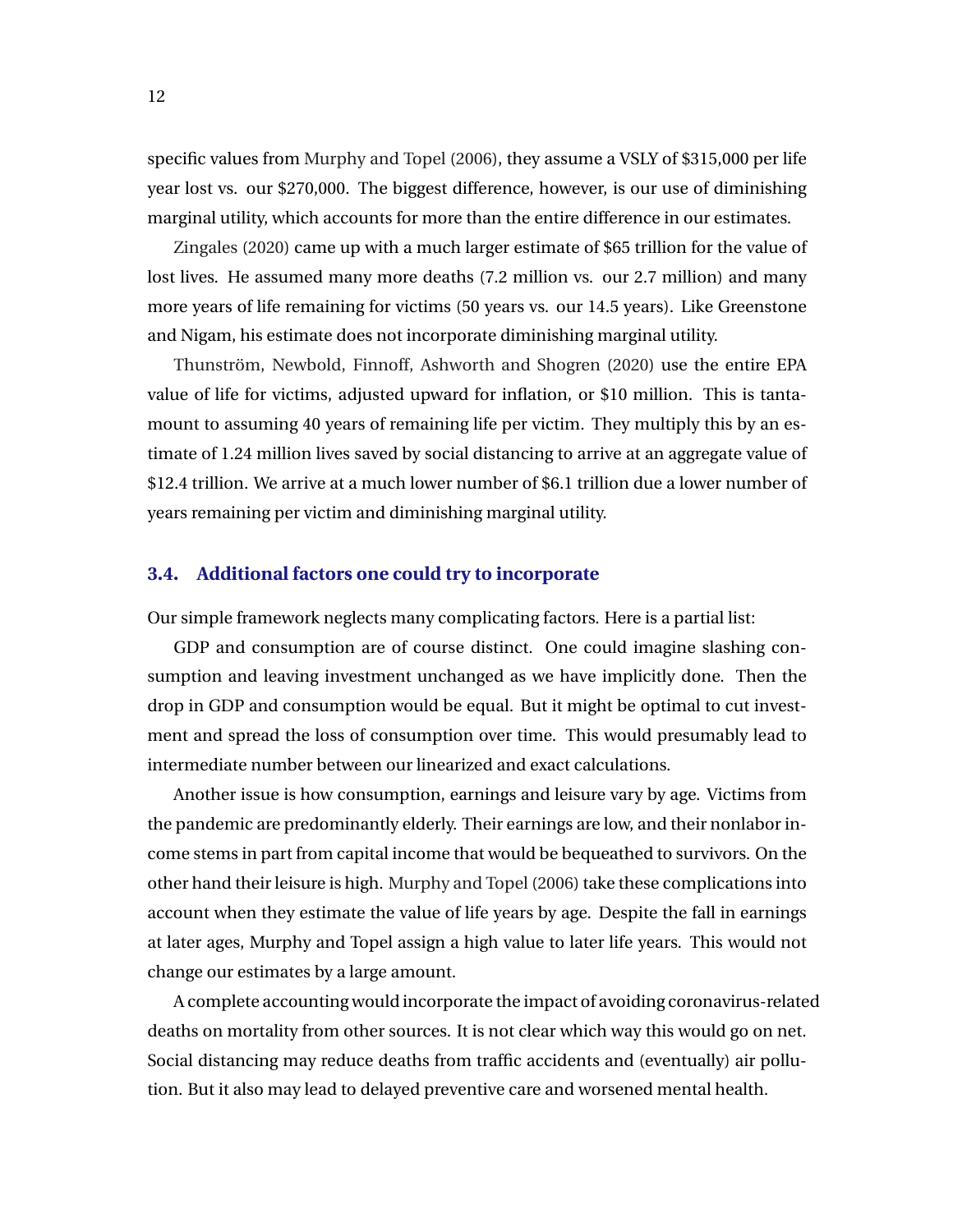<span id="page-14-0"></span>For every person who dies from coronavirus complications many more are hospitalized. The short and long run impact on quality-adjusted life years for survivors is unclear. Even if, say, one half of those infected are asymptomatic, there would be 49 people with symptoms of varying severity for every person who dies from the pandemic. Thus the morbidity costs could conceivably be of the same order of magnitude as the mortality costs.

Social distancing might other costs. The quality of leisure time may be adversely affected. Keeping children home from school may lower human capital investment if online instruction is not of similar quality. This may also increase in the inequality of such investments across children.

Early evidence suggests that lower earners have been hit harder by social distancing in the U.S. [Cajner et al.](#page-15-0) [\(2020\)](#page-15-0) is one such study. Following [Jones and Klenow](#page-15-0) [\(2016\)](#page-15-0), one could quantify the loss in welfare from rising consumption inequality. In the CRRA case, if consumption is distributed lognormally across individuals with variance  $\sigma^2$ , then a one percentage point increase in the variance of consumption is equivalent to a  $\gamma/2$  percentage point reduction in consumption for everyone. When  $\gamma = 2$ , each percentage point increase in the variance of log consumption would be equivalent to reducing aggregate consumption by 1%. Thus, if mitigation efforts raise consumption inequality, this will cut into how much one would be willing to sacrifice average consumption to avoid coronavirus-related mortality.

Mortality from the pandemic has differed not only by age but also by education and race. See [Gross et al.](#page-15-0) [\(2020\)](#page-15-0) for evidence of substantially higher mortality rate for blacks and Latinx relative to whites. Optimal mitigation efforts would take into account not only consumption inequality but also inequality of mortality and morbidity.

### **References**

- Acemoglu, Daron, Victor Chernozhukov, Iván Werning, and Michael D Whinston, "Optimal Targeted Lockdowns in a Multi-Group SIR Model," Working Paper 27102, National Bureau of Economic Research May 2020.
- Adler, Matthew D., Maddalena Ferranna, James K. Hammitt, and Nicolas Treich, "Fair Innings: The Utilitarian and Prioritarian Value of Risk Reduction over a Whole Lifetime," 2019. Duke University manuscript.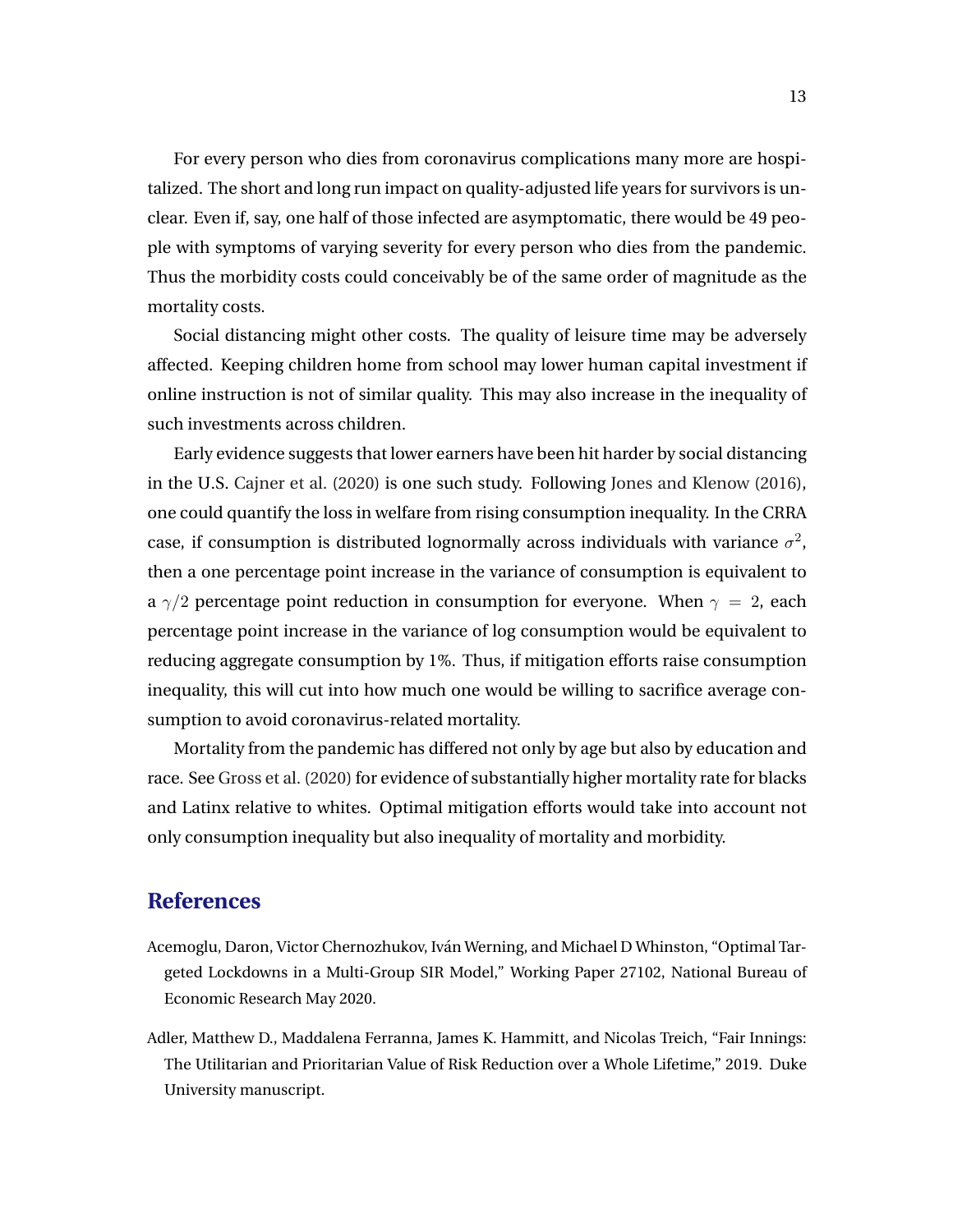- <span id="page-15-0"></span>Arthur, W. B., "The Economics of Risk to Life," *American Economic Review*, March 1981, *71* (1), 54–64.
- Becker, Gary S., Tomas J. Philipson, and Rodrigo R. Soares, "The Quantity and Quality of Life and the Evolution of World Inequality," *American Economic Review*, March 2005, *95* (1), 277–291.
- Cajner, Tomaz, Leland D Crane, Ryan A Decker, John Grigsby, Adrian Hamins-Puertolas, Erik Hurst, Christopher Kurz, and Ahu Yildirmaz, "The U.S. Labor Market during the Beginning of the Pandemic Recession," Working Paper 27159, National Bureau of Economic Research May 2020.
- Cutler, David M. and Mark McClellan, "Is Technological Change in Medicine Worth It?," *Health Affairs*, September 2001, *20* (5), 11–29.
- Ferguson, Neil M., Daniel Laydon, Gemma Nedjati-Gilani, Natsuko Imai, Kylie Ainslie, Marc Baguelin, Sangeeta Bhatia, Adhiratha Boonyasiri, Zulma Cucunubá, Gina Cuomo-Dannenburg et al., "Impact of Non-Pharmaceutical interventions (NPIs) to Reduce COVID-19 Mortality and Healthcare Demand," *London: Imperial College COVID-19 Response Team, March*, 2020, *16.*
- Goldstein, Joshua R. and Ronald D. Lee, "Demographic Perspectives on Mortality of Covid-19 and Other Epidemics," Working Paper 27043, National Bureau of Economic Research April 2020.
- Greenstone, Michael and Vishan Nigam, "Does Social Distancing Matter?," *University of Chicago, Becker Friedman Institute for Economics Working Paper*, 2020, (2020-26).
- Gross, Cary P., Utibe R. Essien, Saamir Pasha, Jacob R. Gross, Shi yi Wang, and Marcella Nunez-Smith, "Racial and Ethnic Disparities in Population Level Covid-19 Mortality," *medRxiv*, 2020.
- Hall, Robert E. and Charles I. Jones, "The Value of Life and the Rise in Health Spending," *Quarterly Journal of Economics*, February 2007, *122* (1), 39–72.
- Hanlon, P., F. Chadwick, A. Shah, R. Wood, J Minton, G. McCartney, C. Fischbacher, F.S. Mair, D. Husmeier, J. Matthiopoulos, and D.A. McAllister, "COVID-19? Exploring the Implications of Long-Term Condition Type and Extent of Multimorbidity on Years of Life Lost: A Modelling Study [version 1; peer review: awaiting peer review]," *Wellcome Open Research*, 2020, *5* (75).
- Jones, Charles I. and Peter J. Klenow, "Beyond GDP? Welfare across Countries and Time," *American Economic Review*, September 2016, *106* (9), 2426–2457.